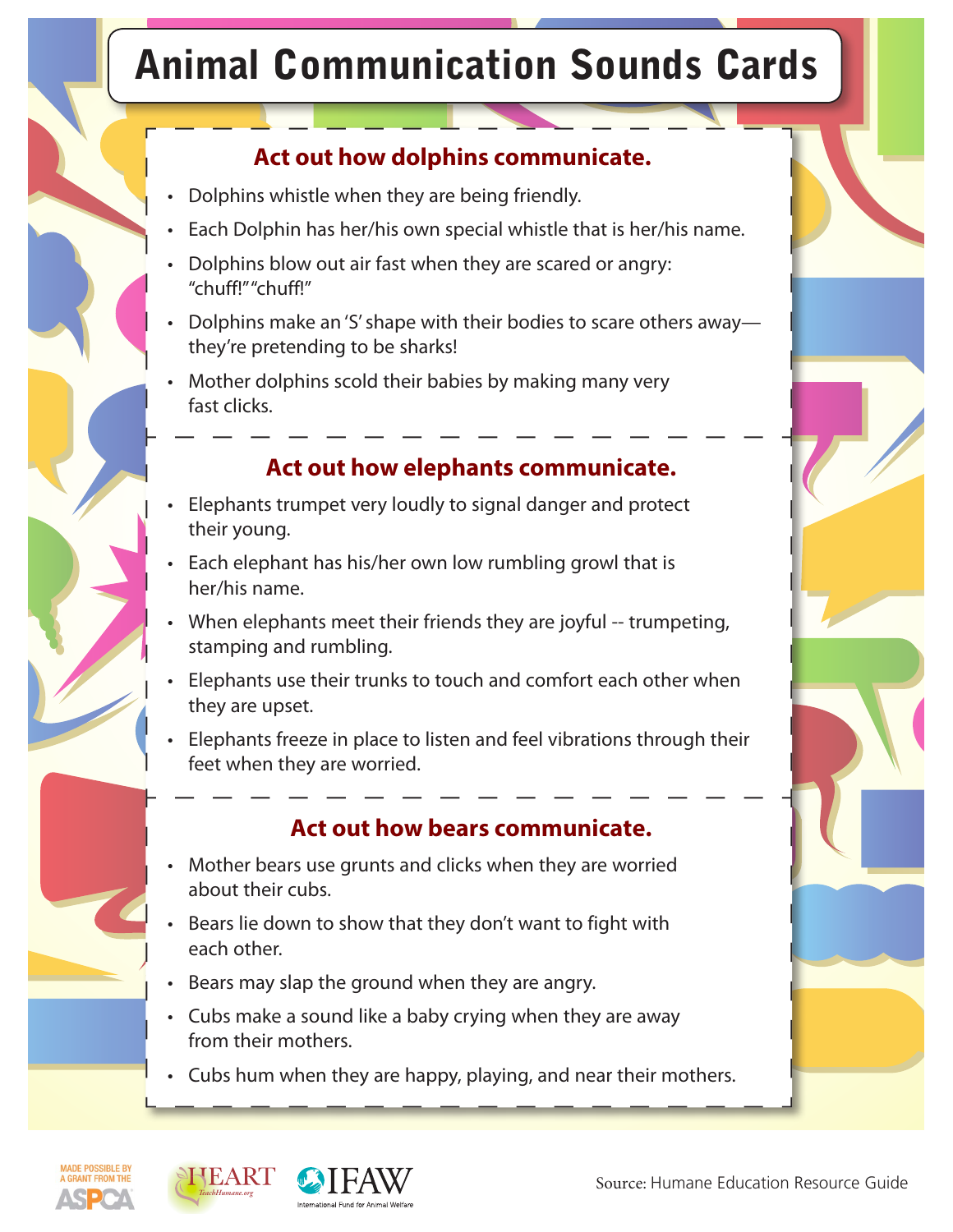# **Animal Communication Stories The Dolphin's Story**

Directions: As you read the story, when it says "[use dolphin language]" act out the appropriate noise and/or movement from the Animal Communication Sounds Cards above, to "speak like dolphins." Then, answer the questions at the bottom of the page. Name: Date:

Once a large pod of dolphins—that's the big family group-were all swimming together and having a lot of fun **[Use Dolphin Language**. Maybe they could catch some fish by working together to herd them [Use **Dolphin Language].** As they swam and jumped they saw some boats in the water and a few of the young dolphins decided to play around them, riding on their wake and showing off how fast they can swim. The mothers didn't like this, and they called their children by name to come back [Use Dolphin Language]so did the aunties who help to take care of the



children **[Use Dolphin Language]**. Suddenly, the pod heard the children calling, but now they were very scared and upset [Use Dolphin Language]. They were caught in a net, and couldn't get out! All the adult dolphins moved together and surrounded the boats, trying to scare off the people so they could free their children [Use Dolphin **Language].** All of the dolphins were angry, too **[Use Dolphin Language]**. When the people realized that they had caught dolphins they opened the nets and let the young ones go. The mothers and the aunties scolded the young dolphins for being too careless **[Use Dolphin Language]**. Not all humans treat wild animals kindly, so the young dolphins have to learn to play together where it is safe, in their wild ocean home.

How did the dolphins feel when they were trapped in the nets? [Show it in dolphin language too]

What would you tell the people about dolphins?







Source: Humane Education Resource Guide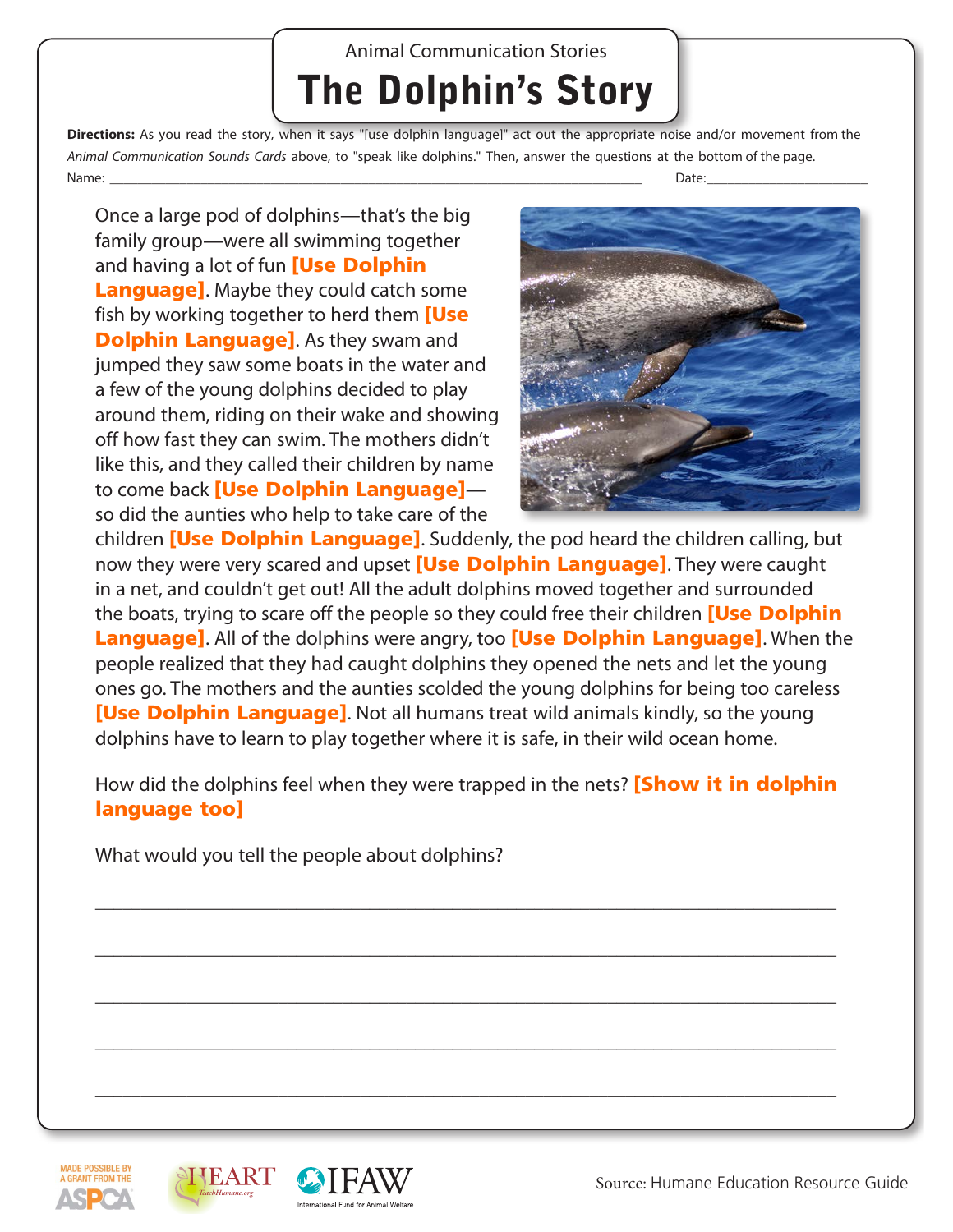## **Animal Communication Stories Our Elephant Herd**

Directions: As you read the story, when it says "[use elephant language]" act out the appropriate noise and/or movement from the Animal Communication Sounds Cards above, to "speak like elephants." Then, answer the questions at the bottom of the page. Name: \_ Date:

A great herd of elephants is roaming the grassy plains in search of food. They have walked all day, and as evening falls they meet a related group of elephants. As they join the herd, elephants call out their names [Use Elephant **Language]** and the whole herd greets the others joyously [Use Elephant Language]. The large herd finds a watering hole, with the help of their oldest and wisest female leader. As the elephants drink, mothers teach their children how to drink using their trunks to suck in the water and spray it into their mouths. Some of the elephants feel vibrations from far away through their feet-what is it? They look



**[Use Elephant Language]** to see if it is a threat. The younger elephants are worried. What if it's a hunter? They know that people sometimes hunt elephants for their beautiful tusks, or capture them and take them far away from their families. Their mothers comfort them **[Use Elephant Language]** as the herd leaders listen closely. When the leaders signal danger **[Use Elephant Language]** the herd moves off quickly from the watering hole, and walks on throughout the day until they are sure that they are safe again.

How would the elephants feel if they were hunted or captured by human beings? [Show it in elephant language too]

What would you tell the people about elephants?







Source: Humane Education Resource Guide